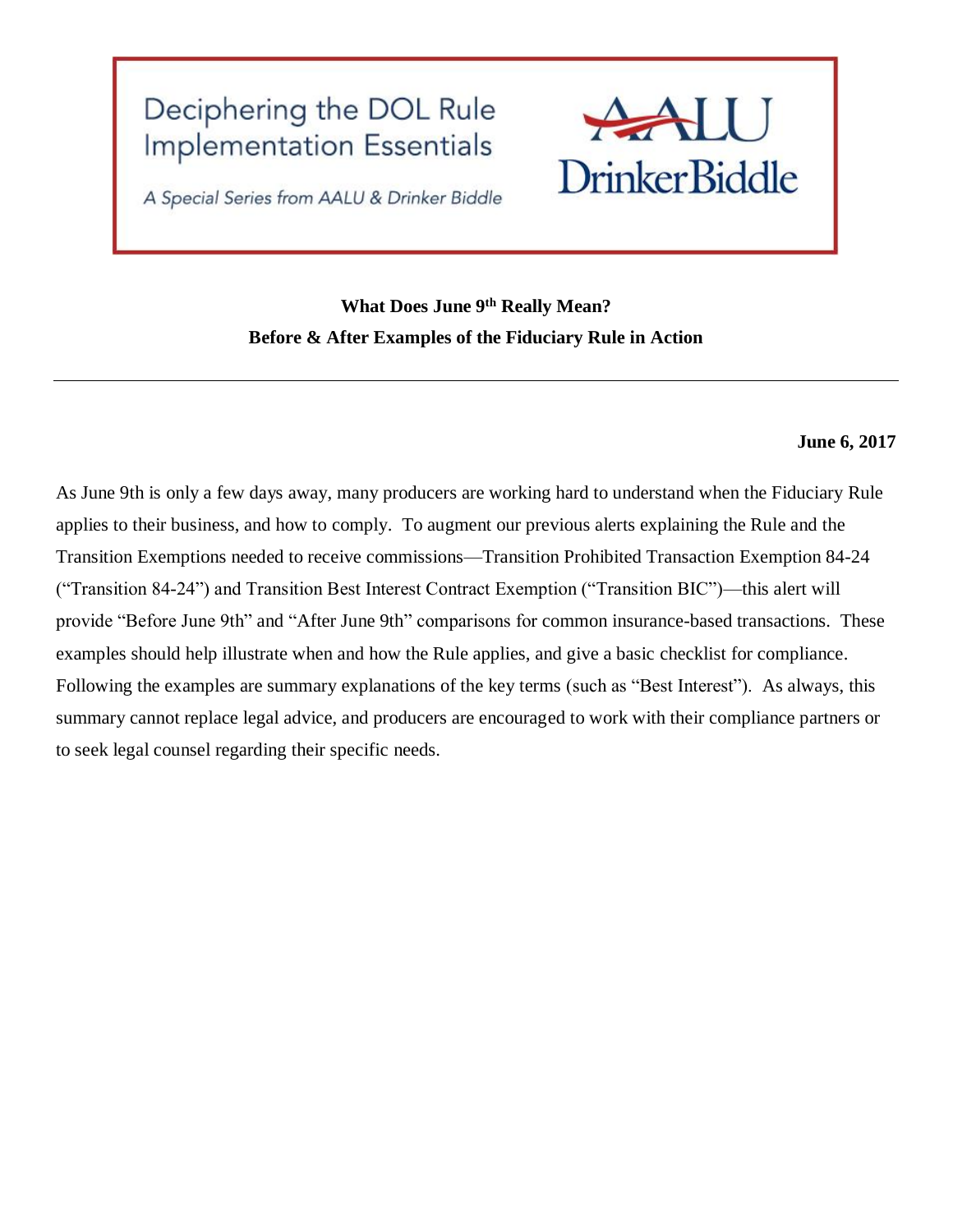### **The Fiduciary Rule in Action—Before and After:**

| <b>Before</b>                                         | <b>After</b>                                     |
|-------------------------------------------------------|--------------------------------------------------|
| Likely was not fiduciary advice <sup>1</sup>          | Definitely Fiduciary Advice                      |
| Insurance/securities law applies to sale <sup>2</sup> | Best Interest Standard also applies <sup>3</sup> |
| PTE 84-24 likely used                                 | Either Transition 84-24 or Transition            |
|                                                       | BIC needed to receive commission                 |

#### *Scenario #1: Recommending a Rollover from a Plan to an IRA*

**Comments:** Recommending a rollover is now fiduciary advice requiring a thorough, well-documented fiduciary process. The producer must gather information about the plan the rollover is coming from to prudently evaluate whether the rollover is in the Best Interest of the participant. This includes the plan's investments and services, whether individual investment advice is available in the plan, what the plan distribution options are, and the fees and expenses of the plan. These must be compared with the investments, fees, and services available in the IRA, as well as the client's needs and financial goals and objectives.

 $\overline{a}$ <sup>1</sup> Prior to the Fiduciary Rule, rollover advice was fiduciary advice only if the producer was already a fiduciary to the plan the rollover came from.

<sup>&</sup>lt;sup>2</sup> Whether insurance or securities law applies is determined by the product recommended, the producer's license, and the capacity in which the producer acts—many producers hold both insurance and securities licenses.

<sup>&</sup>lt;sup>3</sup> The Fiduciary Rule applies in addition to the producer's "normal" regulatory requirements—while it may impose more requirements, it adds to, but does not replace, the producer's existing regulatory requirements.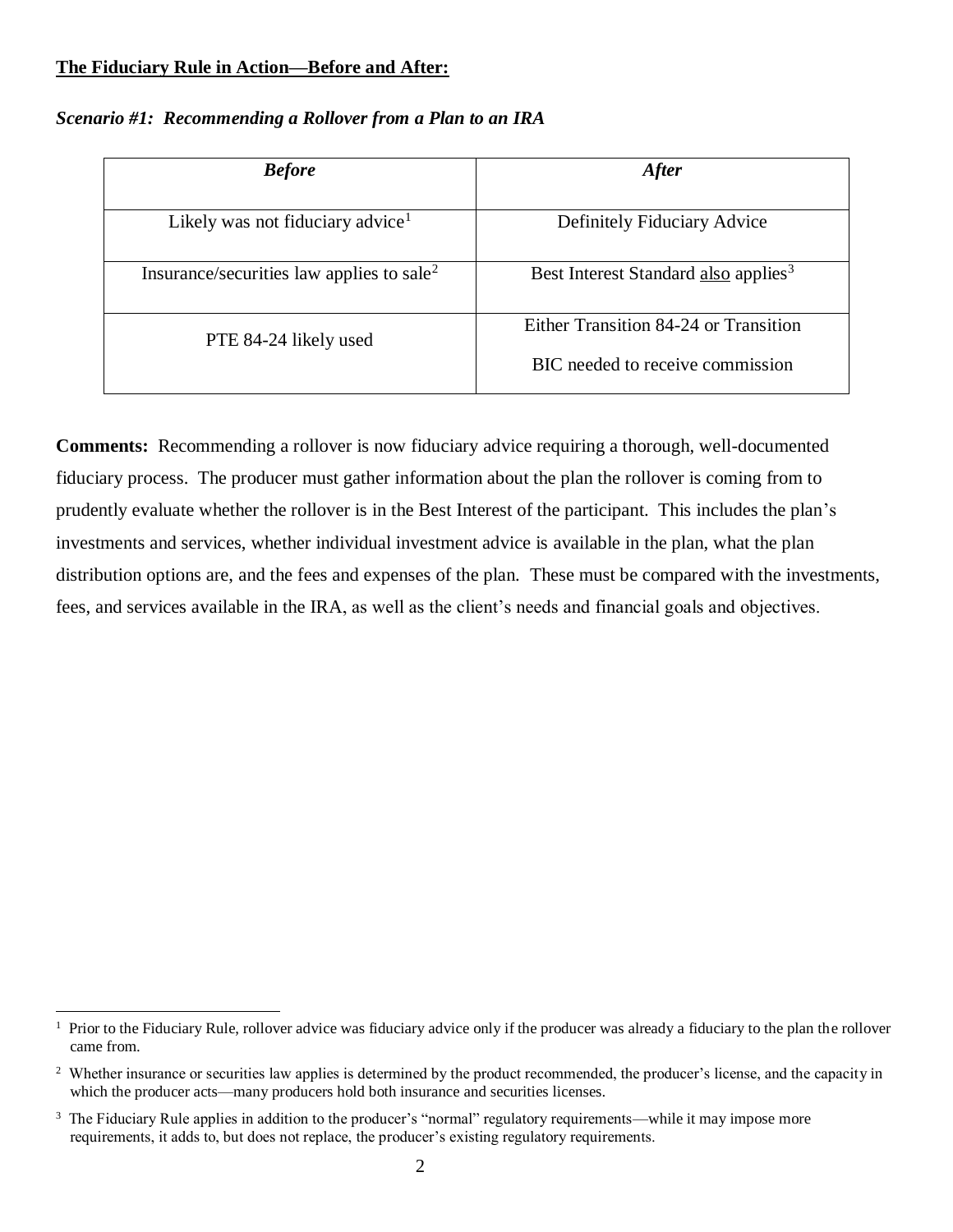*Scenario #2: Recommending Investments, Annuities, or Certain Insurance Contracts<sup>4</sup> Inside an ERISA Plan:*

| <b>Before</b>                                | <b>After</b>                                                          |
|----------------------------------------------|-----------------------------------------------------------------------|
| Likely was not fiduciary advice <sup>5</sup> | Definitely fiduciary advice                                           |
| Insurance/securities law applies to sale     | <b>ERISA</b> fiduciary and Best Interest Standards<br>also apply      |
| 84-24 likely used                            | Transition 84-24 or Transition BIC necessary<br>to receive commission |

**Comments:** Recommending insurance investment products, such as annuities, to a plan fiduciary, or to plan participants within the plan, is ERISA fiduciary advice. Among the relevant factors to consider is an assessment of the ability of the insurance carrier to meet its obligations, as well as all of the fees, requirements, and restrictions related to the product. Producers must also amend their existing 408(b)(2) service provider disclosures as close to June 9th as possible to address their change in fiduciary status—this can be done through contract amendments.

*Scenario #3: Recommending Annuities inside an IRA:*

 $\overline{a}$ 

| <b>Before</b>                            | <b>After</b>                                                          |
|------------------------------------------|-----------------------------------------------------------------------|
|                                          |                                                                       |
| Likely was not fiduciary advice          | Definitely fiduciary advice                                           |
| Insurance/securities law applies to sale | Best Interest Standard also applies                                   |
| 84-24 likely used                        | Transition 84-24 or Transition BIC necessary<br>to receive commission |

<sup>4</sup> Not all insurance contracts are subject to the Rule—for example, group term life insurance generally is not because it has no investment component.

 $<sup>5</sup>$  Most producers, even when advising ERISA plans, took the position that they were not fiduciaries under the 1975 "five part test"</sup> the Fiduciary Rule is replacing (likely because there was no "mutual understanding" or because the advice was not "regularly provided").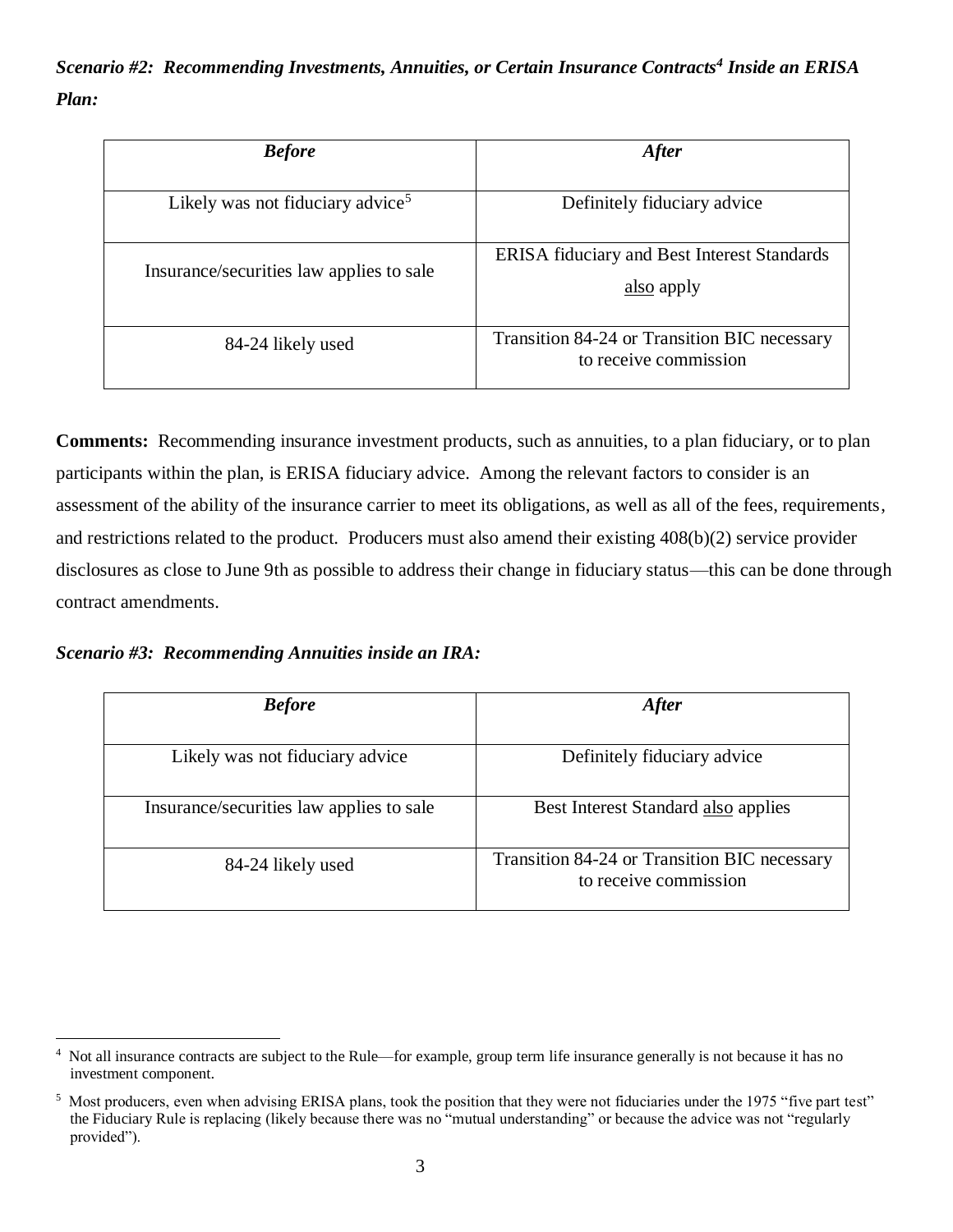**Comments:** Recommending an annuity for purchase within an IRA is fiduciary advice. Among the relevant factors to consider is an assessment of the ability of the insurance carrier to meet its obligations, as well as all of the fees, requirements, and restrictions related to the product. The producer must also take into account the retirement needs, risk tolerance, and financial goals and objectives of the IRA owner. 408(b)(2) does not apply to IRAs.

*Scenario #4: Recommending Purchase of Life Insurance Using a Plan or IRA Distribution – Including RMDs:*

| <b>Before</b>                 | <b>After</b>                                                          |
|-------------------------------|-----------------------------------------------------------------------|
| Was not fiduciary advice      | Definitely fiduciary advice                                           |
| Insurance law applies to sale | Best Interest Standard also applies                                   |
| No exemption needed           | Transition 84-24 or Transition BIC necessary<br>to receive commission |

**Comment:** This is one of the most far-reaching aspects of the Fiduciary Rule. If a producer recommends that an individual take a distribution from a plan or IRA to purchase life insurance (or any other investment or insurance product), the Rule applies, even though the life insurance sale itself may have nothing to do with retirement advice. This Rule applies if the recommendation is made while the funds are still in the plan or IRA, and it includes Required Minimum Distributions.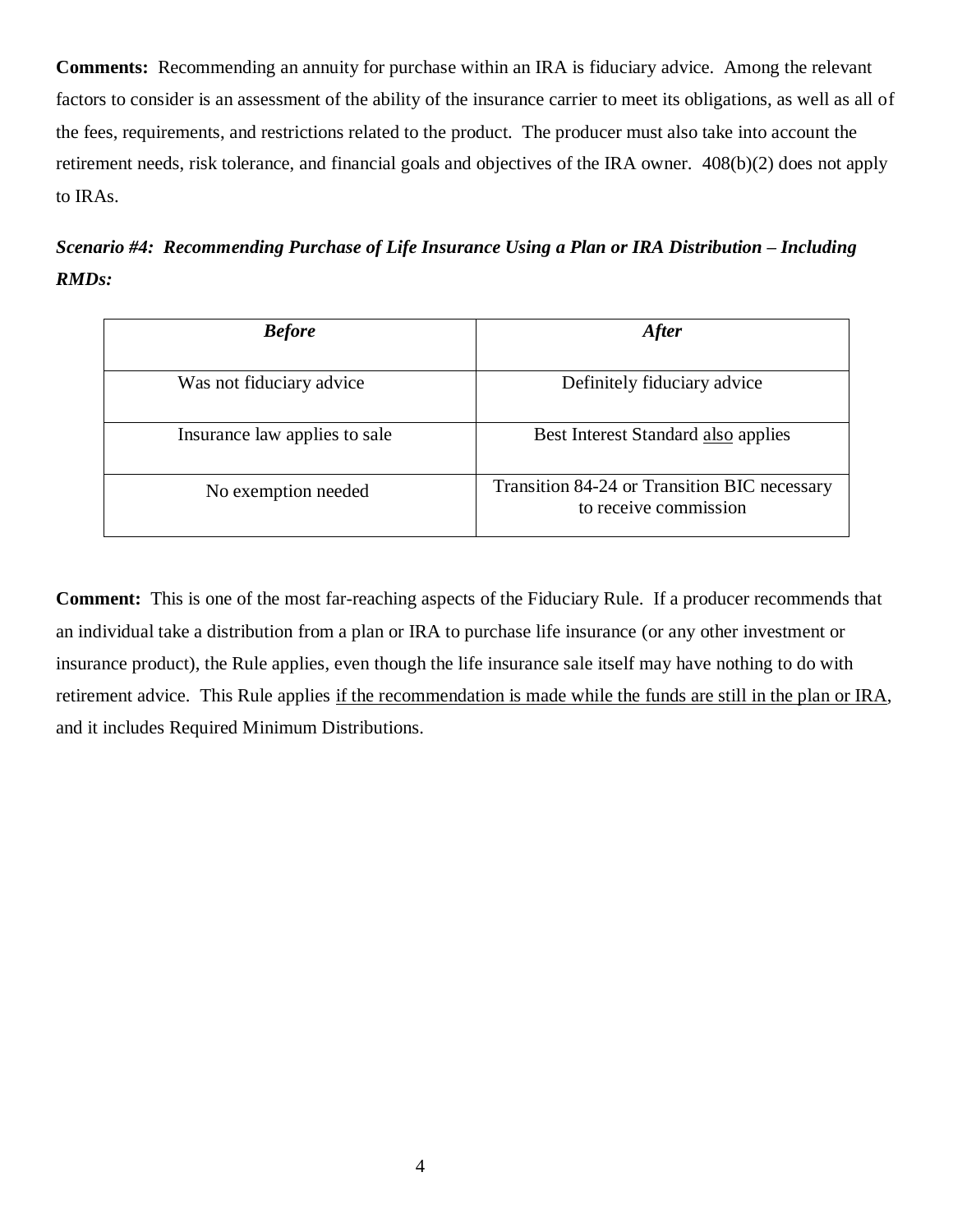## **Key Terms:**

*Fiduciary Advice:* Under the new definition, producers are giving fiduciary advice if they:

- Recommend rolling retirement plan benefits over to IRAs, including individual retirement annuities;
- Recommend transferring existing IRAs from other institutions;
- Recommend taking distributions from retirement plans or IRAs (such as to purchase annuities or insurance with the proceeds); and
- Recommend purchasing annuities or other investments within plans or IRAs.

**Best Interest:** The standard of care required by the Impartial Conduct Standards that is a condition of both Transition 84-24 and Transition BIC, requires a producer to make a recommendation:

"…with the care, skill, prudence, and diligence under the circumstances then prevailing that a prudent person acting in a like capacity and familiar with such matters would use in the conduct of an enterprise of a like character and with like aims, based on the investment objectives, risk tolerance, financial circumstances and needs of the Plan or IRA, without regard to the financial or other interests of the fiduciary, any affiliate or other party."

In practice, this mean employing a thorough, prudent, and well-documented process that takes into account all of the relevant factors in developing a recommendation.

*Transition 84-24:* An exemption allowing the receipt of commissions and other compensation related to the sale of annuities and insurance contracts to ERISA plans or IRAs. It may be used for recommendations of all types of annuities throughout 2017, including fixed-rate, fixed indexed, and variable annuities. Transition 84- 24 conditions are:

- The transaction is effected by the insurance agent, broker, pension consultant, or insurance company in the ordinary course of its business;
- The transaction is at least as favorable to the plan or IRA as an "arm's length" transaction with an unrelated party would be;
- The combined total of all fees, commissions, and other payments received by the various parties to the transaction does not exceed reasonable compensation;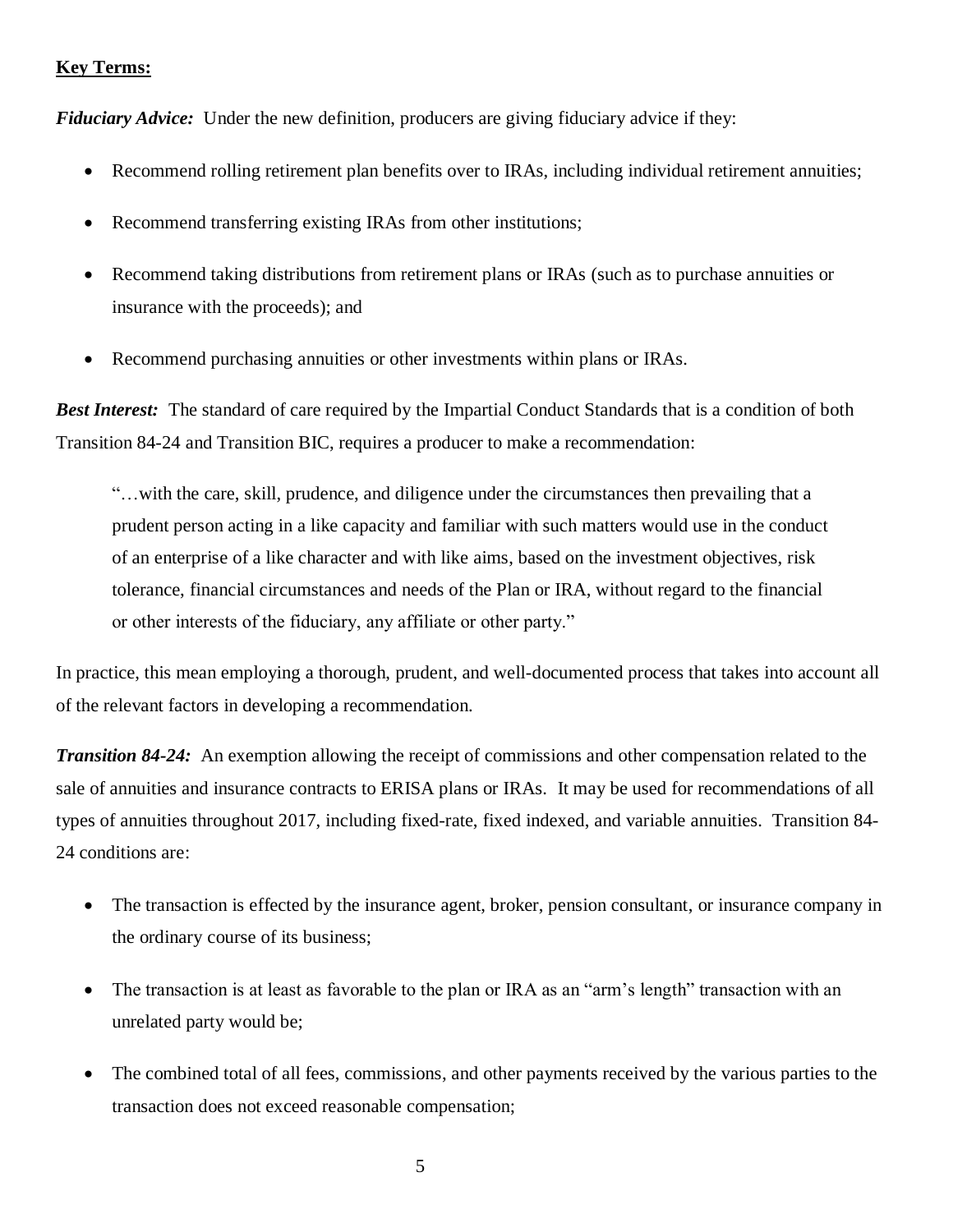- Written disclosure of:
	- o Any affiliation with the recommended insurance company, or any limitations on recommendations resulting from an agreement with the insurance company;
	- o The sales commission, expressed as a percentage of the gross annual premium payment for the first year, and for each renewal year that will be paid by the insurance company **to the agent, broker, or consultant** in connection with the purchase of the recommended contract. (Note: "insurance agent or broker" and "pension consultant" is defined to include "such **persons and any affiliates** thereof"); and
	- o A description of and charges, fees, discounts, penalties, or adjustments which may be imposed under the contract related to holding, exchange, termination, or sale of the contract.
- Written approval of the transaction by the plan or IRA before execution.
- Adherence to the Impartial Conduct Standards (see below).

*Transition BIC Exemption:* This very broad exemption requires a financial institution (insurance carrier, bank, broker-dealer, or RIA) to accept responsibility for the producer, but applies to a wide range of transactions, including rollovers, variable compensation, commissions, and proprietary product recommendations. It overlaps with, and can be used instead of Transition 84-24, if the financial institution is willing to do so for the producer (many independent producers will use 84-24 for this reason). The Transition BIC's only requirements are the Impartial Conduct Standards (see below), though recent DOL guidance urges enhanced supervision of advisors by financial institutions where "conflicted" compensation is received.

*Impartial Conduct Standards:* These are requirements of both Transition BIC and Transition 84-24. There are three elements:

- Advice must be in the client's "Best Interest" the fiduciary duties of prudence and loyalty are observed by employing a thorough, well-documented fiduciary process that takes into account all the relevant factors going into the recommendation;
- All compensation must not exceed a reasonable level this typically is measured by comparison to industry standards in light of the services being provided; and
- All statements to the client about products, material conflicts of interest (e.g., compensation incentives), fees, and other relevant matters must not be materially misleading.